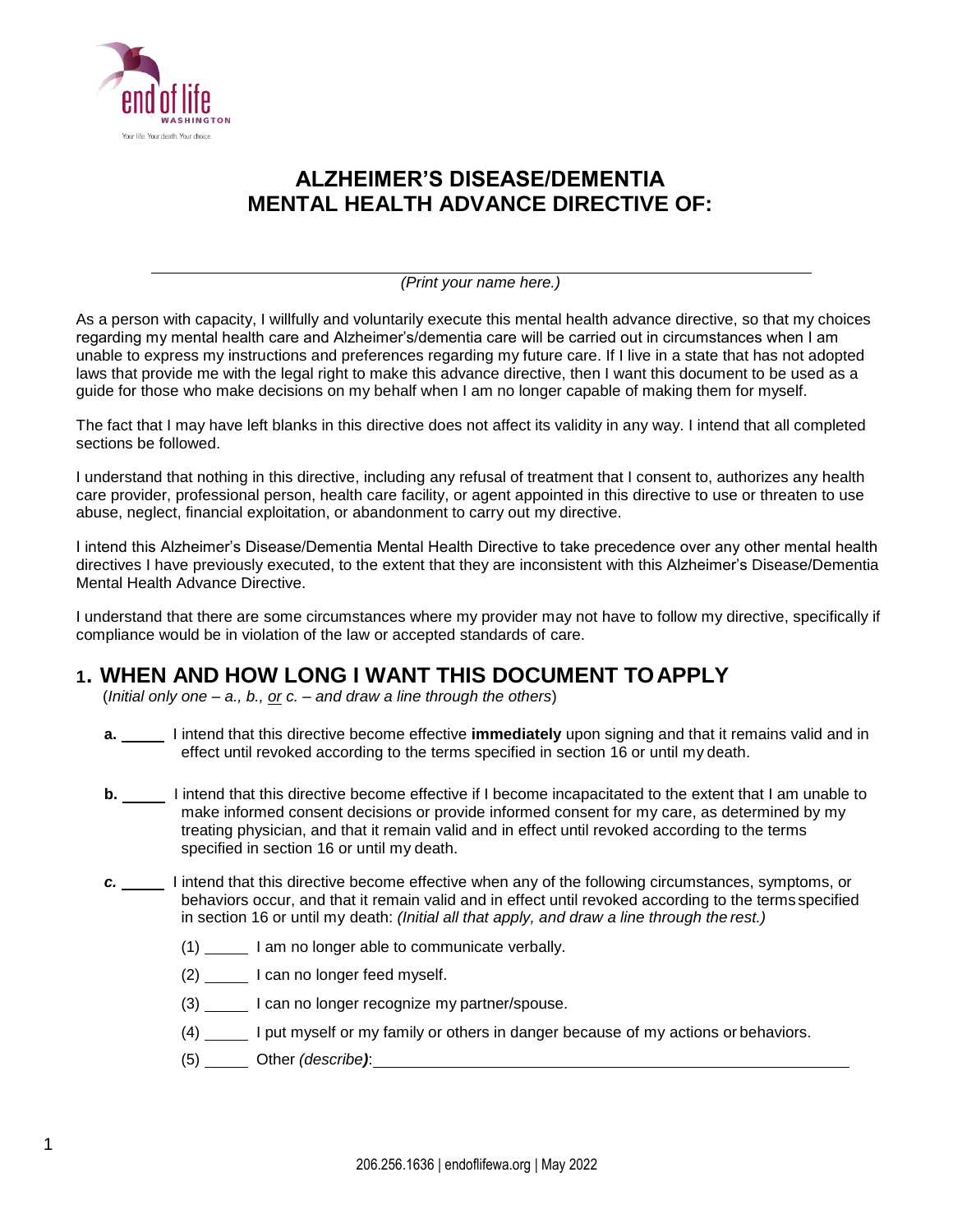# **2. WHEN I MAY REVOKE THIS DIRECTIVE**

I intend that I be able to revoke this directive: *(Initial one, and draw a line through the other.)*

- Only when I have capacity: I understand that choosing this option means I may only revoke this directive if I have capacity. I further understand that if I choose this option and become incapacitated while this directive is in effect, I mayreceive treatment that I specify in this directive, even if I object at the time.
	- Even if I am incapacitated: I understand that choosing this option means that I may revoke this directive even if I am incapacitated. I further understand that if I choose this option and revoke this directive while I am incapacitated I may not receive treatment that I specify in this directive, even if I want the treatment.

## **3. MY MENTAL HEALTH CARE AGENT**

I appoint the following person as my primary mental health care agent to make mental health care treatment decisions for me as authorized in this document and request that this person be notified immediately when this directive becomes effective: *(Optional, but highly recommended.)*

| Name      |                                                      |                                                                                                                                                                                                |                                                                                                                                                                                                                                                                                                                                                                                                                                                                                                                                                                                                   |  |
|-----------|------------------------------------------------------|------------------------------------------------------------------------------------------------------------------------------------------------------------------------------------------------|---------------------------------------------------------------------------------------------------------------------------------------------------------------------------------------------------------------------------------------------------------------------------------------------------------------------------------------------------------------------------------------------------------------------------------------------------------------------------------------------------------------------------------------------------------------------------------------------------|--|
| Address   |                                                      |                                                                                                                                                                                                |                                                                                                                                                                                                                                                                                                                                                                                                                                                                                                                                                                                                   |  |
| Telephone |                                                      |                                                                                                                                                                                                |                                                                                                                                                                                                                                                                                                                                                                                                                                                                                                                                                                                                   |  |
|           | (day)                                                | (evening)                                                                                                                                                                                      | (mobile)                                                                                                                                                                                                                                                                                                                                                                                                                                                                                                                                                                                          |  |
|           | longer my agent: (Optional, but highly recommended.) | His or her authority to act is hereby revoked if I am separated or divorced from her or him.<br>His or her authority to act shall be unaffected if I am separated or divorced from her or him. | If the person named above is my partner or spouse at the time I make this document: {Initial one and put a line<br>through the other. If your primary mental health care agent is not your spouse or partner, cross this section out.}<br>In the event that my primary mental health care agent is unable, unavailable, or unwilling to serve, or I revoke his<br>or her authority to serve, then I name this alternate mental health care agent and request that this person be<br>notified immediately when this directive becomes effective or when the primary mental health care agent is no |  |
| Name      |                                                      |                                                                                                                                                                                                |                                                                                                                                                                                                                                                                                                                                                                                                                                                                                                                                                                                                   |  |
| Address   |                                                      |                                                                                                                                                                                                |                                                                                                                                                                                                                                                                                                                                                                                                                                                                                                                                                                                                   |  |
| Telephone |                                                      |                                                                                                                                                                                                |                                                                                                                                                                                                                                                                                                                                                                                                                                                                                                                                                                                                   |  |
|           | (day)                                                | (evening)                                                                                                                                                                                      | (mobile)                                                                                                                                                                                                                                                                                                                                                                                                                                                                                                                                                                                          |  |

If my alternate mental health care agent acts for me because my first agent is unavailable, I intend that the alternate act only while my first agent is unavailable.

# **4. THE AUTHORITY I GIVE MY MENTAL HEALTH CARE AGENT**

I grant my mental health care agent complete authority to make all decisions about mental health care on my behalf. This includes, but is not limited to (a) consenting, refusing consent, and withdrawing consent for mental health treatment recommended by my physicians and other medical providers; (b) requesting particular mental health treatments consistent with any instructions and/or limitations I have set forth in this directive; (c) accessing my medical records and information pertaining to my mental health care; (d) employing and dismissing mental health care providers; and (e) removing me from any mental health care facility to another facility, a private home, or other place. I authorize and request that all "covered entities" under the Health Insurance Portability and Accounting Act of 1996, as hereafter amended, release and disclose full and complete protected medical information to my health care agent named herein. Such information should include, but not be limited to, medical records, office notes, laboratory results, radiology and other visualization records, prescriptionrecords,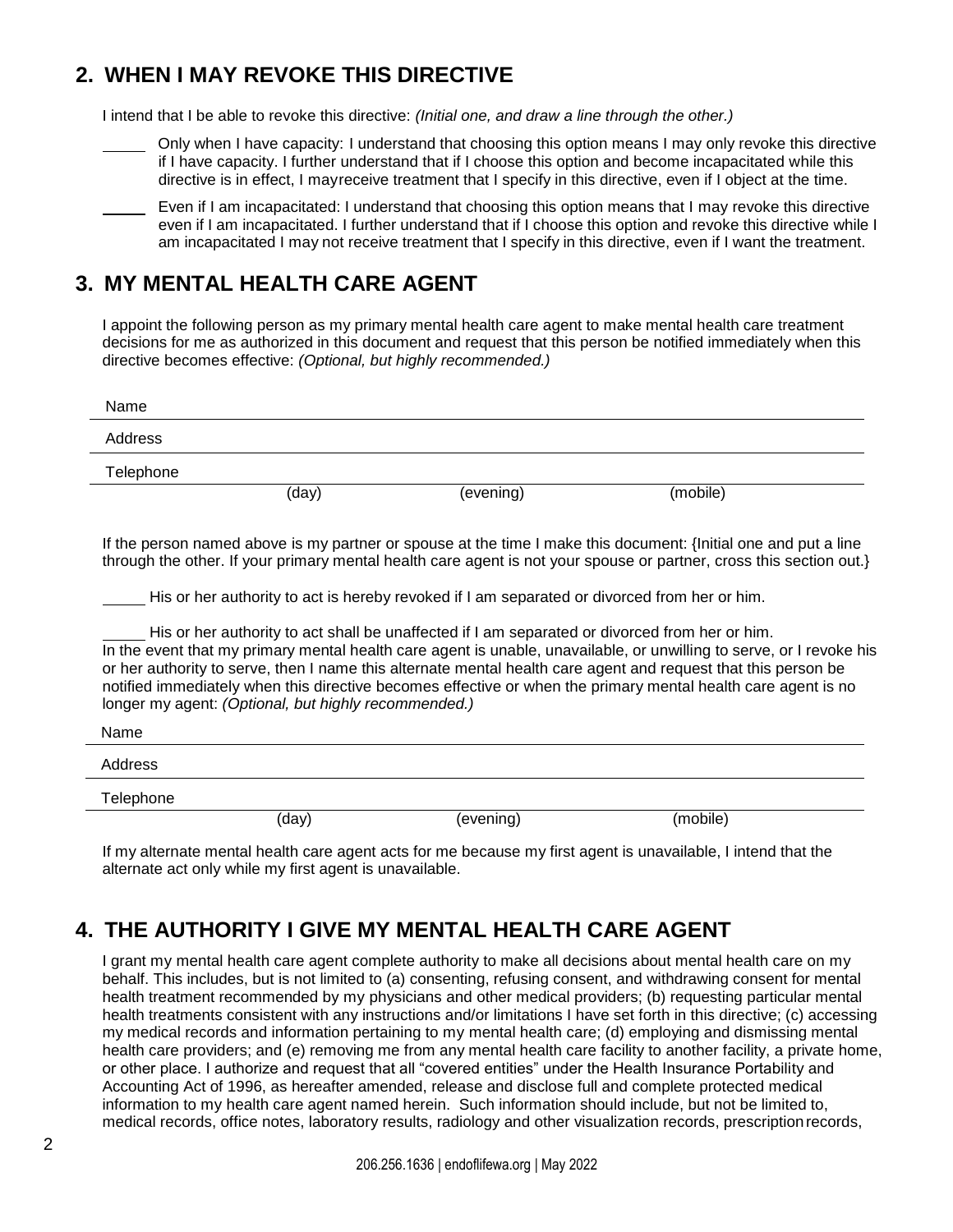medical opinions, and all other materials that might assist in medical decision-making or a determination of my capacity. I understand that this information may include information about sexually transmitted diseases, AIDS, HIV, and the use/abuse of alcohol and drugs. This consent is subject to revocation at any time except to the extent that the entity which is to make the disclosure has already taken action in reliance on it. If not previously revoked, this authorization will terminate upon my death.

The authority conferred herein shall be exercisable notwithstanding my disability or incapacity.

## **5. HOW TO MAKE MENTAL HEALTH CARE DECISIONS AND IMPLEMENT THIS DIRECTIVE**

I want whoever makes mental health care decisions for me to do as I would want in the circumstances, based on the choices I express in this document. If what I would want is not known, then I want decisions to be made in my best interest, based on my values, the contents of this document, and information provided by my health care providers.

I do not want my mental health care agent or others to substitute their choices for mine because they disagree with my choices or because they think their choices are in my best interests. I do not want my intentions to be rejected because someone thinks that if I had more information when I completed this document, or if I had known certain medical facts that developed later, I would change my mind.

### **6. PERSONAL HISTORY AND CARE VALUES STATEMENT**

*(Optional. If you attach a statement, initial this. If not, draw a line through it.)*

I have completed and attached an additional statement describing why I am making this metal health advance directive and/or to provide information about the important people in my life, some personal history, general values around care, or anything else that is not addressed by this document.

### **7. PREFERENCES AND INSTRUCTIONS ABOUT MY CARE AND TREATMENT**

#### **a. Preferences regarding care in my home.**

*(1)* **I prefer that my personal care and assistance be provided by:** *(Number the choices below, using the number 1 for your first choice, 2 for your second choice, etc. Draw a line through those that do notapply.)*

Family members who would do so voluntarily.

Individuals who are not family members who would do so voluntarily.

Family members who are hired to provide my care.

Individuals who are not family members who are hired to provide my care.

Other *(describe)*: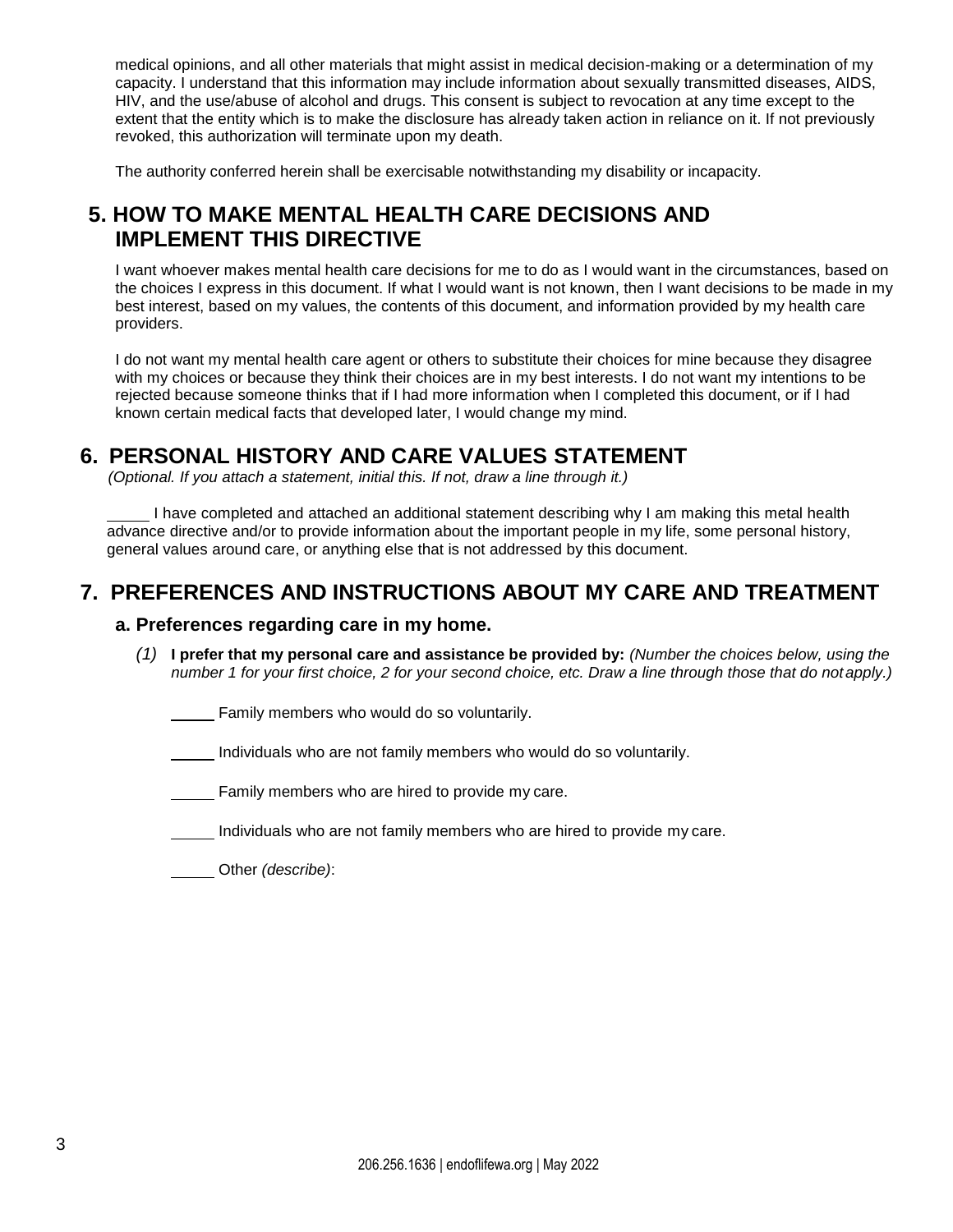(2) **I have the following cultural, religious, and/or gender preferences about my care and assistance:** *(Optional. If you do not have any preferences, draw a line through this space.)*

#### **b. Preferences and instructions involving out-of-home placements.**

I recognize that I may need to receive care outside of my home – even in my least desirable setting (a nursing home or other placement) – when my care at home becomes too burdensome or difficult to manage. This may be necessary if I become combative, aggressive, incontinent, resistant to care, or too difficult to transfer. If my mental health care agent decides that I need to live in a setting outside of my home, then the following are my preferred locations and settings, in order of preference:

*(1)* **The location where I would prefer to live:** *(Number the choices below, using the number 1 for your first choice, 2 for your second choice, etc. Draw a line through those that do not apply.)*

With/near the following family member or other loved one near my current home:

With/near the following family member or other loved one far away from my current home:

Near my current home.

Other *(describe)*:

*(2)* **The setting where I would prefer to live:** *(Number the choices below, using the number 1 for your first choice, 2 for your second choice, etc. Draw a line through those that do not apply.)*

| Assisted living facility. Name: (optional)                                                                                                                                                                                     |
|--------------------------------------------------------------------------------------------------------------------------------------------------------------------------------------------------------------------------------|
| Nursing home. Name: (optional) example and the set of the set of the set of the set of the set of the set of the set of the set of the set of the set of the set of the set of the set of the set of the set of the set of the |
| Specialized memory care unit. Name: (optional) _________________________________                                                                                                                                               |
| ___ Moving in with family. Name: <i>(optional) _________________________________</i>                                                                                                                                           |
| Other ( <i>describe</i> ):                                                                                                                                                                                                     |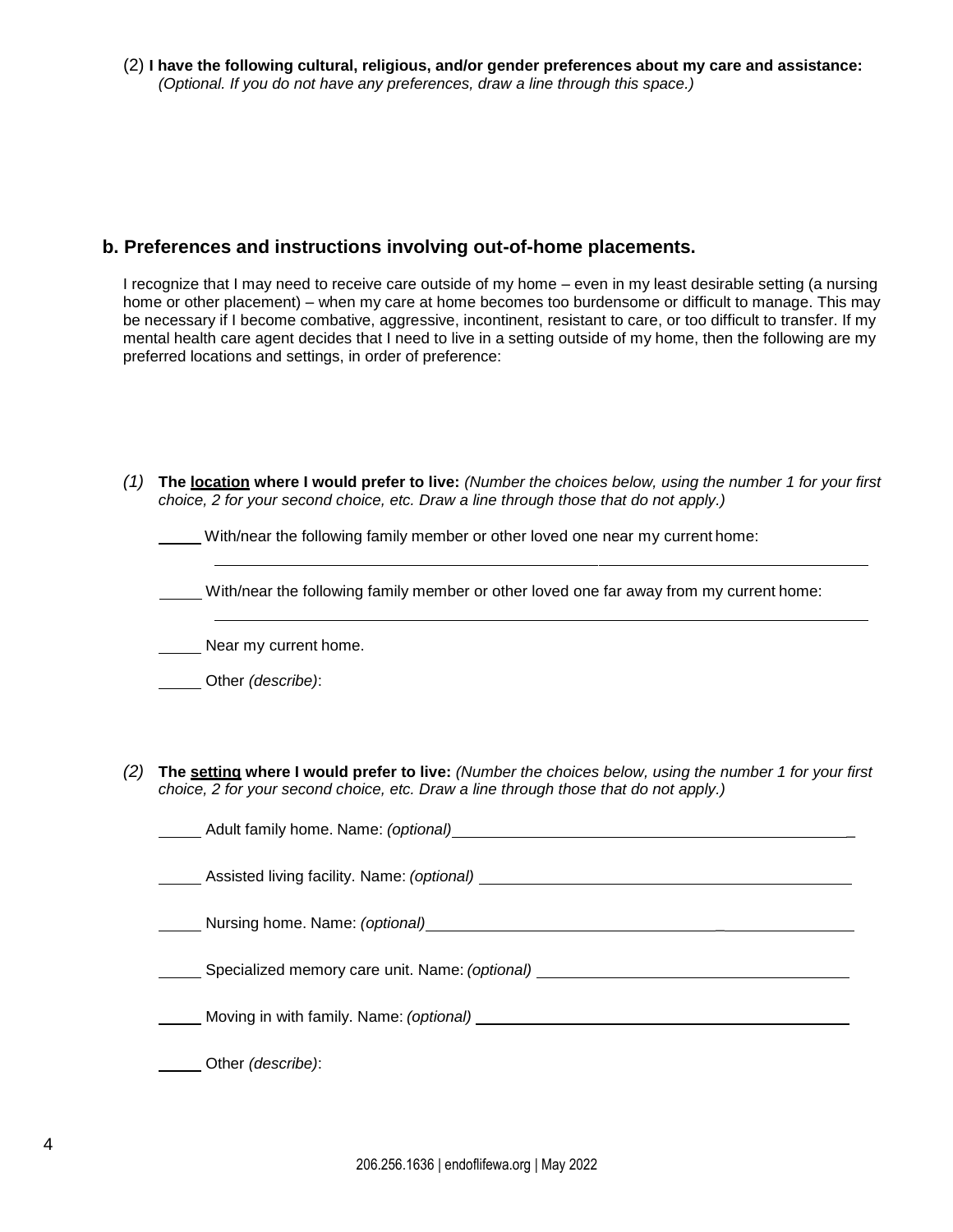- *(3)* **If an assessment and/or recommendations about my ability to remain in my home become necessary, the following person/people or agency/agencies is preferred:** *(Optional. If you do not have a preference, draw a line through this space.)*
- *c.* **Preferences and instructions about dealingwith combative, assaultive, or aggressive behaviors, with authority to consent to inpatient treatment.** *(Initial all that apply, and draw a line through those that do not.)*
	- *(1)* I recognize that sometimes people with Alzheimer's/dementia become aggressive, assaultive, or combative, despite good care. If this happens, and emergency or other treatment is necessary: *(Initialone or the other directly below; i.e., give your consent or do not consent. If neither is initialed, or you do not consent to voluntary admission to inpatient treatment, commitment could still occur without consideration of the provisions in the "I consent…" statement.)*
		- I consent and authorize my mental health care agent to consent to voluntary admission to inpatient treatment for up to 14 days, if deemed appropriate by my agent and treating physician. I prefer to receive treatment in a facility specializing in Alzheimer's/dementia care to work on the reduction of my behavioral symptoms and stabilization of my condition.
		- I do not consent to voluntary admission to inpatient treatment.
	- **(2)** I want treatment from trained caregivers who know me and myhistory, and who know how to handle the situation.
	- **(3)** My preference is to be admitted to the specialized geriatric or dementia care unit at

or a similar facility, if available.

**(4)** My preference is **not** to be admitted to the following facility or facilities: *(Optional. If you do not have a preference, draw a line through this space.)*

#### **d. Preferences regarding the financing of my care.**

I know that the cost of my care could become high over the course of my illness. I have the following preferences regarding the financing of my care: *(Initial all that apply. Draw a line through those that do not.)*

- My hope is that my care costs will not consume the lifetime of savings I have reserved forretirement and for my children or other heirs at my death.
- I want my partner/spouse to maintain the standard of living we now have as much as possible.
- I want to preserve as much as possible of my income, assets, and savings for my partner/spouse, children, and heirs. Please use all available planning options to meet this goal, including, but not limited to: *(Cross out any that you do not agree with or that are not applicable.)*
	- (1) Medicaid planning.
	- (2) Gifting.
	- (3) Divorce or legal separation.
	- (4) Changing estate planning documents.
	- (5) Tax planning.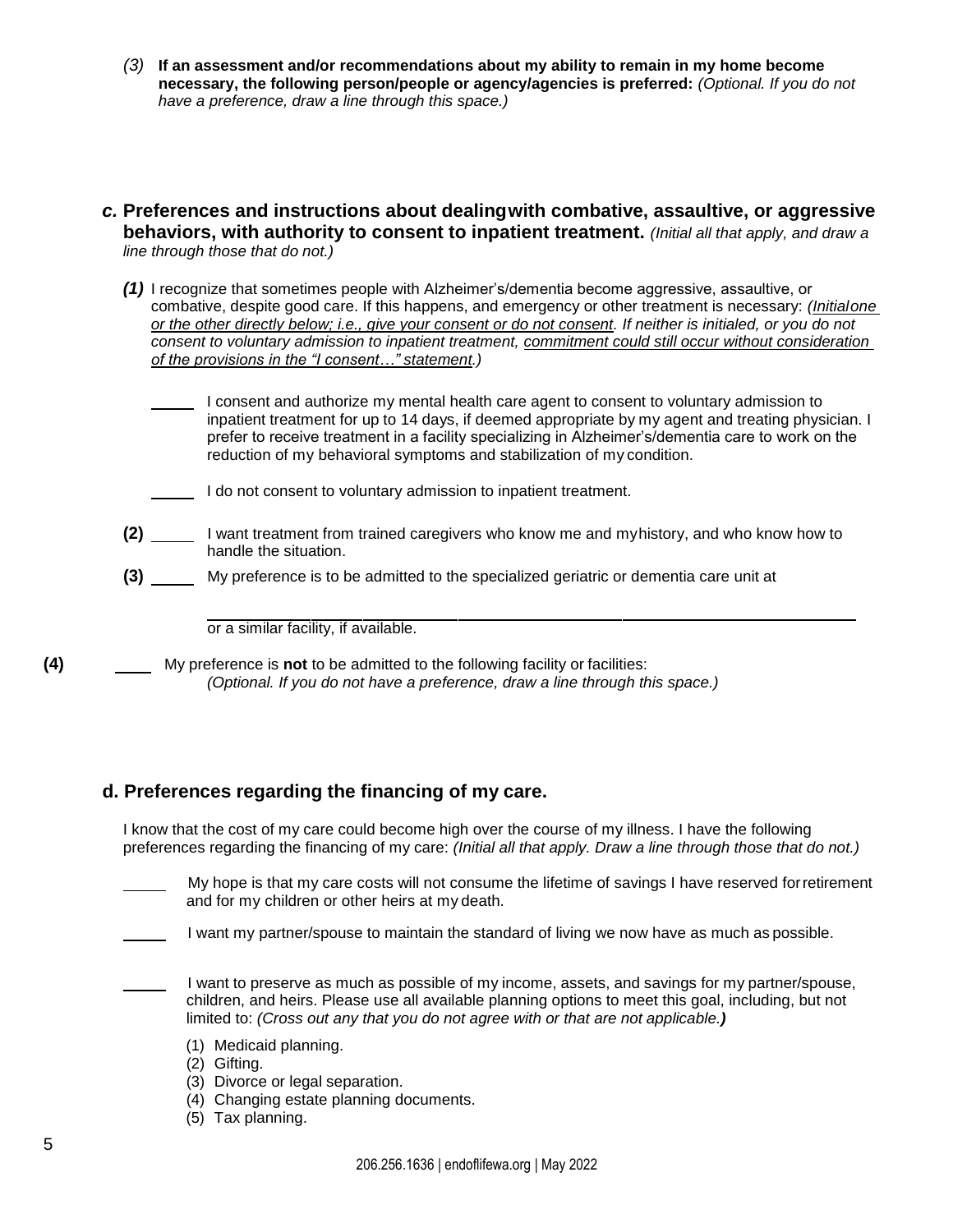Please use my income, assets, and savings to buy the highest quality private care for me.

If my savings run out, I want my home to be sold to finance any further care Ineed.

I prefer public assistance only if no other option exists for paying for my care.

#### **e. Preferences regarding future intimate relationships.**

*(1)* **Continuation of my intimate relationships with my partner/spouse:** *(Initial all that apply. Draw a line through those that do not. Cross out this entire section if it is not applicable.)*

|  | My intimate relationship with my partner/spouse,                                                                                                                                                                          |                             |  |
|--|---------------------------------------------------------------------------------------------------------------------------------------------------------------------------------------------------------------------------|-----------------------------|--|
|  | (name here)                                                                                                                                                                                                               | is important to both of us. |  |
|  | I consent to maintaining our sexual relationship even in the event that we dissolve our partnership<br>or legal domestic partnership or divorce.                                                                          |                             |  |
|  | We want to maintain our sexual relationship for as long as possible.                                                                                                                                                      |                             |  |
|  | I know that I may forget my partner/spouse as my Alzheimer's/dementia progresses. Even if this<br>happens, I want to continue to be intimate for as long as my partner/spouse wants to and feels<br>comfortable doing so. |                             |  |
|  | If I need nursing home care, I request the privacy needed for us to continue our relationship, as<br>required by law.                                                                                                     |                             |  |
|  | I completely trust my partner/spouse to make any judgments about the continuation of our intimate<br>relationship, including when to stop if s/he is no longer comfortable.                                               |                             |  |
|  | Other preference(s):                                                                                                                                                                                                      |                             |  |

*(2)* **Preferences regarding my partner/spouse having relationships outside the bounds of our partnership/marriage or other commitment, legally recognized or otherwise:** *(Initial all that apply. Draw a line through those that do not. Cross out this entire section if it is not applicable.)*

\_ I understand that my illness may last a long time, and that I likely will no longer recognize or be able to function emotionally or sexually for my partner/spouse. I also care deeply that my partner/spouse not continue to be a victim of this disease and that s/he live her/his life to the fullest. This could include becoming involved in other relationships. I would not consider this a violation of our vows to each other. Rather, I hope that s/he does seek out companionship and intimacy when I can no longer provide that in the relationship.

\_ Our moral, religious, and/or ethical values dictate that we remain faithful to one another through sickness and in health. We have both discussed this, and believe that a relationship outside our partnership/marriage or other committed relationship is not permissible and should not be pursued.

\_ I completely trust my partner/spouse to make any judgments about having relationships outside the bounds of our partnership/marriage, or other committed relationship.

Other preference(s):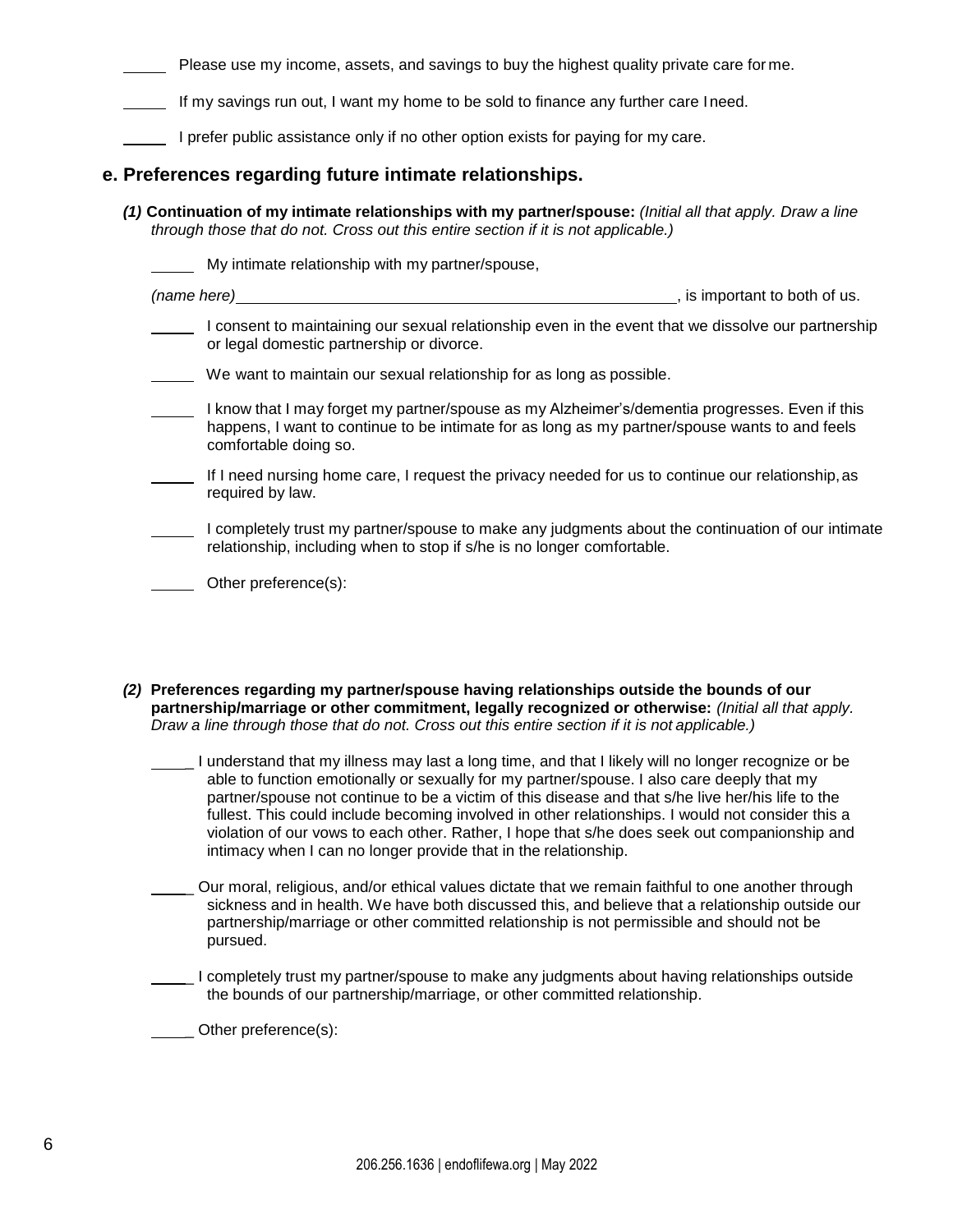- *(3)* **Preference regarding future intimate relationships for myself:** *(Initial all that apply. Draw a line through those that do not.)*
	- I know that residents at long-term care facilities sometimes develop relationships with each other that can result in a less depressing and/or happier time for both. I am not completely opposed to my having such a relationship if, in my mental health care agent's judgment, I seem happier and am not coerced in any way.
	- My moral, religious, and/or ethical beliefs preclude my engagement in any other relationship besides my partnership/marriage, or other committed relationship, whether legal or otherwise. I do not consent to any other intimate relationships, even if I appear to be happier at the time.
	- **Cther preference(s):**

f. Preferences regarding my pet(s). (If you have a pet or pets, write your preferences here. If not, draw a line *through this space.)*

#### **8. CONSENT TO PARTICIPATION IN EXPERIMENTAL ALZHEIMER'S/DEMENTIA DRUG TRIALS**

*(If you initial a, b, or c, or any combination of a, b, or c, you must draw a line through d. If you initial d, you must draw a line through a, b, and c. Draw a line through any that you do not initial.)*

- a. \_\_\_\_\_ I consent to participation in any clinical drug trials for drugs that have the potential to ameliorate the symptoms of Alzheimer's/dementia or prevent the full onset of the disease. I not only hope to improve my own health, but also to contribute to research to find a cure for the disease. I give my mental health care agent full power to consent on my behalf to my participation in any such study, considering my preferences regarding side effects.
- b. \_\_\_\_\_ I do not want to take medications that have the following side effects or have the following treatments: {optional}
- c. \_\_\_\_\_\_ If my memory loss can be slowed down by the experimental drug(s), I am willing to participate in the trial even if it could lead to my earlier death. I would rather die sooner but with mymemory more intact.
- d. I do not consent to participation in any drug trials.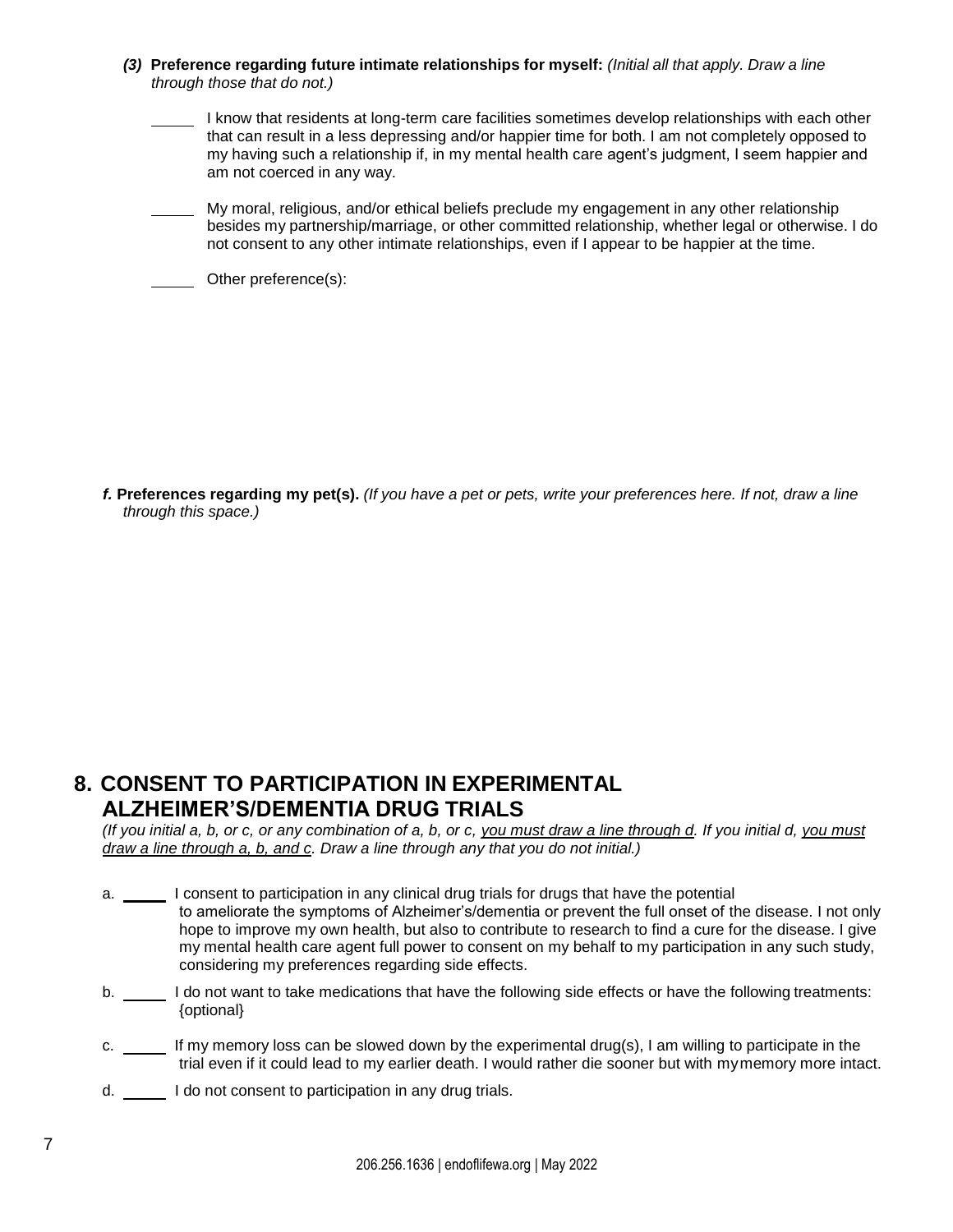## **9. CONSENT REGARDING SUSPENSION OF MY DRIVING PRIVILEGES**

*(Initial only one, and draw a line through the other.)*

| My ability to drive is a very important part of my maintenance of independence. I enjoy driving and want<br>to continue to do so as long as I am safe. On the other hand, I know that the time will come when I no<br>longer have the ability to drive safely. I trust my physician(s) or other skilled health care professional(s)<br>who are providing my treatment. (Name of health care professional(s) here; optional. If you do not want to<br>name someone, put lines through these spaces.)                                                                                                                                                                                                                                                              |
|------------------------------------------------------------------------------------------------------------------------------------------------------------------------------------------------------------------------------------------------------------------------------------------------------------------------------------------------------------------------------------------------------------------------------------------------------------------------------------------------------------------------------------------------------------------------------------------------------------------------------------------------------------------------------------------------------------------------------------------------------------------|
|                                                                                                                                                                                                                                                                                                                                                                                                                                                                                                                                                                                                                                                                                                                                                                  |
| If s/he is not available, I want any other skilled health care professional to test my visual and mental<br>acuity to determine if I am no longer safe to drive.                                                                                                                                                                                                                                                                                                                                                                                                                                                                                                                                                                                                 |
| I trust my mental health care agent's judgment on this issue. If my mental health care agent determines<br>that I am unfit to drive, I consent to my driving privileges being suspended. If I continue to drive or<br>attempt to drive after this, I agree to my keys being hidden or taken away from me and/or access to my<br>car being eliminated.                                                                                                                                                                                                                                                                                                                                                                                                            |
| <b>10. REGARDING A HEALTH CARE INSTITUTION REFUSING TO</b><br><b>HONOR MY WISHES</b><br>(Initial all that reflect your views. Draw a line through any that do not.)                                                                                                                                                                                                                                                                                                                                                                                                                                                                                                                                                                                              |
| I understand that circumstances beyond my control may cause me to be admitted to a health care or<br>long-term care facility whose policy is to decline to follow advance directives that conflict with certain<br>religious or other beliefs or organizational policies. If I am a patient in such a health care institution or<br>long-term care facility when this Alzheimer's/Dementia Mental Health Advance Directive takes effect, I<br>direct that my consent to admission shall not constitute implied consent to procedures, policies, or<br>courses of treatment mandated by religious or other policies of the institution or facility, if those<br>procedures, policies, or courses of treatment conflict with this mental health advance directive. |
| If the health care or long-term care facility in which I am a patient declines to follow my wishes as set out<br>in this mental health advance directive, I direct that I be transferred, if possible, in a timely manner to<br>another institution or facility which will agree to honor the instructions set forth in this mental health<br>advance directive.                                                                                                                                                                                                                                                                                                                                                                                                 |
| <b>11. IF A COURT APPOINTS A GUARDIAN FOR ME</b>                                                                                                                                                                                                                                                                                                                                                                                                                                                                                                                                                                                                                                                                                                                 |
| If a guardian is appointed by a court to make mental health decisions for me, I intend this document to take<br>precedence over all other means of ascertaining my intent and preferences. The appointment of a guardian of my<br>estate or my person or any other decision-maker shall not give that guardian or decision-maker the power to<br>revoke, suspend, or terminate this Directive or the powers of my mental health care agent, except as authorized                                                                                                                                                                                                                                                                                                 |

In the event the court appoints a guardian who will make decisions regarding my mental health treatment, I nominate the following person as my guardian:

| Name      |       |           |          |  |
|-----------|-------|-----------|----------|--|
| Address   |       |           |          |  |
| Telephone |       |           |          |  |
|           | (day) | (evening) | (mobile) |  |
|           |       |           |          |  |

by law.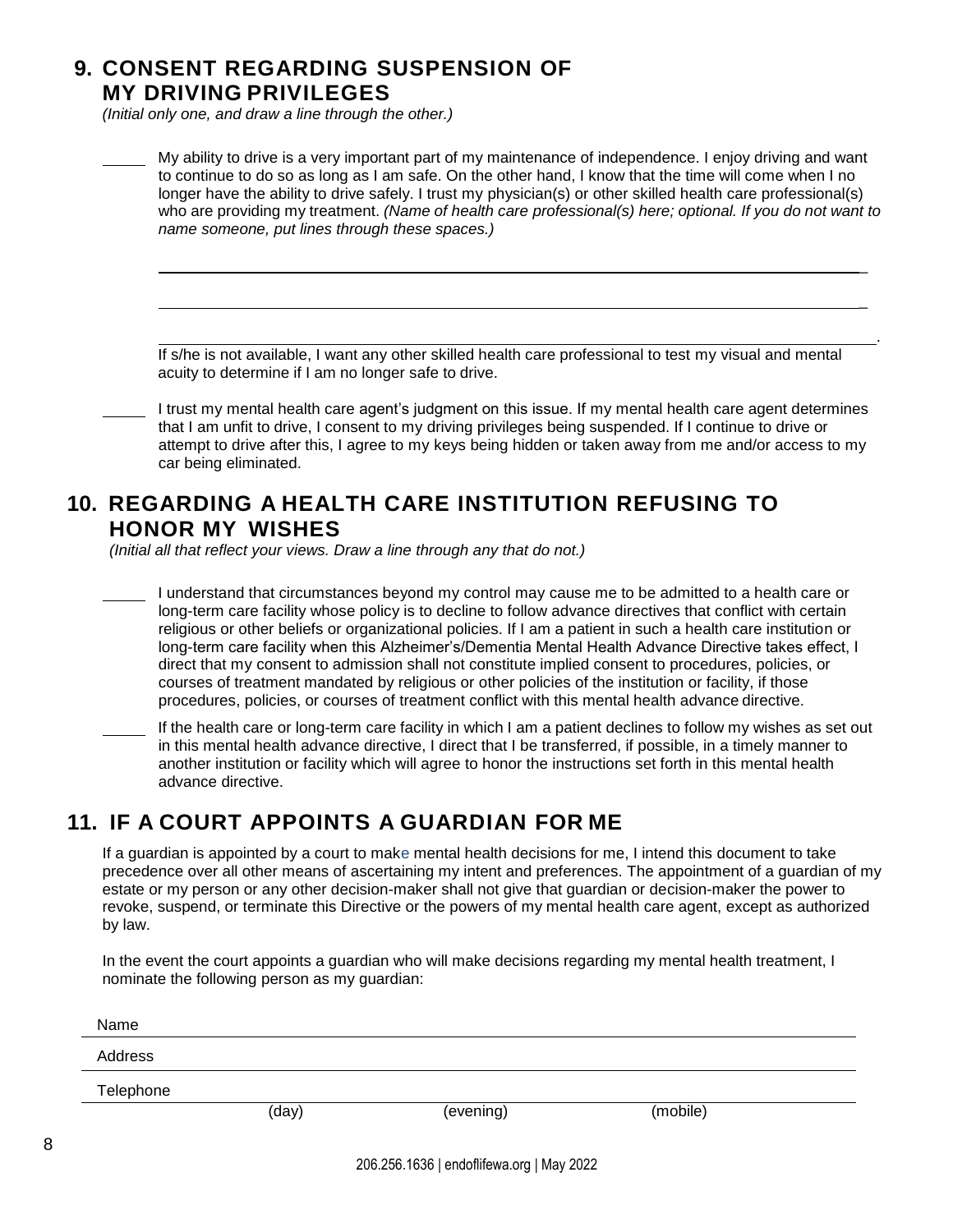# **12. OTHER DOCUMENTS**

In planning for my health care, estate, and potential incapacity, I have executed the following documents: *(Initial and provide information for all that apply. Draw a line through those that do not.)*

| Address                            |                                       |                                                                                                                                             |                                                                                                              |  |
|------------------------------------|---------------------------------------|---------------------------------------------------------------------------------------------------------------------------------------------|--------------------------------------------------------------------------------------------------------------|--|
| Telephone                          |                                       |                                                                                                                                             |                                                                                                              |  |
|                                    | $\overline{(\text{day})}$             | (evening)                                                                                                                                   | (mobile)                                                                                                     |  |
|                                    |                                       | Durable Power of Attorney for Finances: (Name and contact info of primary agent.)                                                           |                                                                                                              |  |
| Name                               |                                       |                                                                                                                                             |                                                                                                              |  |
| Address                            |                                       |                                                                                                                                             |                                                                                                              |  |
| Telephone                          |                                       |                                                                                                                                             |                                                                                                              |  |
|                                    | (day)                                 | (evening)                                                                                                                                   | (mobile)                                                                                                     |  |
|                                    |                                       |                                                                                                                                             | Durable Power of Attorney for Health Care: (Name and contact info of primary health care agent.)             |  |
| Name                               |                                       |                                                                                                                                             |                                                                                                              |  |
| Address                            |                                       |                                                                                                                                             |                                                                                                              |  |
| Telephone                          |                                       |                                                                                                                                             |                                                                                                              |  |
|                                    | (day)                                 | (evening)                                                                                                                                   | (mobile)                                                                                                     |  |
|                                    |                                       |                                                                                                                                             |                                                                                                              |  |
|                                    |                                       |                                                                                                                                             |                                                                                                              |  |
|                                    |                                       |                                                                                                                                             | Living Will/Health Care Directive/Directive to Physicians: (Name and contact info of person who has a copy.) |  |
|                                    |                                       |                                                                                                                                             |                                                                                                              |  |
|                                    |                                       |                                                                                                                                             |                                                                                                              |  |
|                                    |                                       |                                                                                                                                             |                                                                                                              |  |
|                                    | (day)                                 | (evening)                                                                                                                                   | (mobile)                                                                                                     |  |
|                                    |                                       |                                                                                                                                             |                                                                                                              |  |
|                                    |                                       | Physician Orders for Life-Sustaining Treatment (POLST):<br>(Optional; name and contact information of person who has access to your POLST.) |                                                                                                              |  |
| Telephone                          |                                       |                                                                                                                                             |                                                                                                              |  |
| Name<br>Address<br>Name<br>Address |                                       |                                                                                                                                             |                                                                                                              |  |
|                                    |                                       |                                                                                                                                             |                                                                                                              |  |
|                                    | (day)                                 | (evening)                                                                                                                                   | (mobile)                                                                                                     |  |
|                                    |                                       |                                                                                                                                             |                                                                                                              |  |
|                                    | Other Document: (Optional; name here: |                                                                                                                                             |                                                                                                              |  |
|                                    |                                       |                                                                                                                                             |                                                                                                              |  |
| Telephone<br>Name<br>Address       |                                       |                                                                                                                                             |                                                                                                              |  |
| Telephone                          |                                       |                                                                                                                                             |                                                                                                              |  |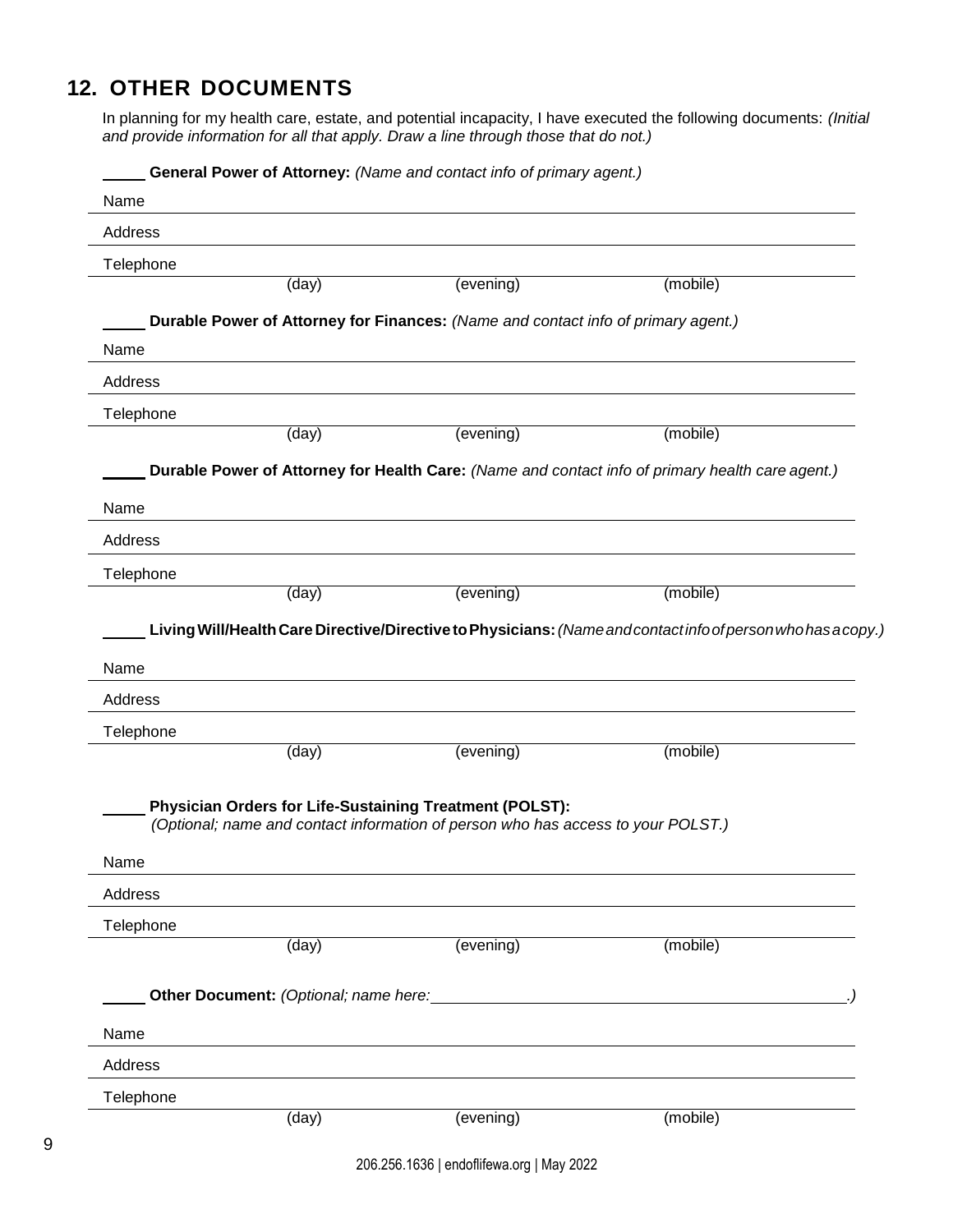## **13. SUMMARY AND SIGNATURE**

I understand what this document means. I make this document of my free will, and I believe I have the mental and emotional capacity to do so.

By signing here, I indicate that I understand the purpose and effect of this document, and that I am giving my informed consent to the treatments and/or admission that I have consented to, or that I have authorized my agent to consent to, in this directive. I intend that my consent in this directive be construed as being consistent with the elements of informed consent under RCW chapter 7.70 in the State of Washington or applicable law in other states.

Signature of person making this document.

*(Sign only in the presence of two witnesses.)* 

# **14. STATEMENT OF WITNESSES**

This directive was signed and declared by

*(Print your name – not the names of your witnesses – on the following line.)*

to be her/his directive. It was signed in our presence at her/his request. We declare that at the time of the creation of this directive

*(Print your name – not the names of your witnesses – on the following line.)*

is personally known to us and, according to our best knowledge and belief, has capacity at this time and does not appear to be acting under duress, undue influence, or fraud. We further declare that none of us is:

- a. A person designated to make medical decisions on the principal's behalf.
- b. A health care provider or professional person directly involved with the provision of care to the principal at the time the directive is executed.
- c. An owner, operator, employee, or relative of an owner or operator of a health care facility or long-term care facility in which the principal is a patient or resident.
- d. A person who is related by blood, marriage, legal domestic partnership, or adoption to the person, or with whom the person making this document has a dating relationship as defined in RCW 26.50.010 in the State of Washington or applicable law in other states.
- e. An incapacitated person.
- f. A person who would benefit financially if the principal undergoes mental health treatment.
- g. A minor.

# **WITNESS 1**

# **WITNESS 2**

| Signature           | Date  | Signature           | Date  |  |
|---------------------|-------|---------------------|-------|--|
| <b>Printed Name</b> | Phone | <b>Printed Name</b> | Phone |  |
| Address             |       | Address             |       |  |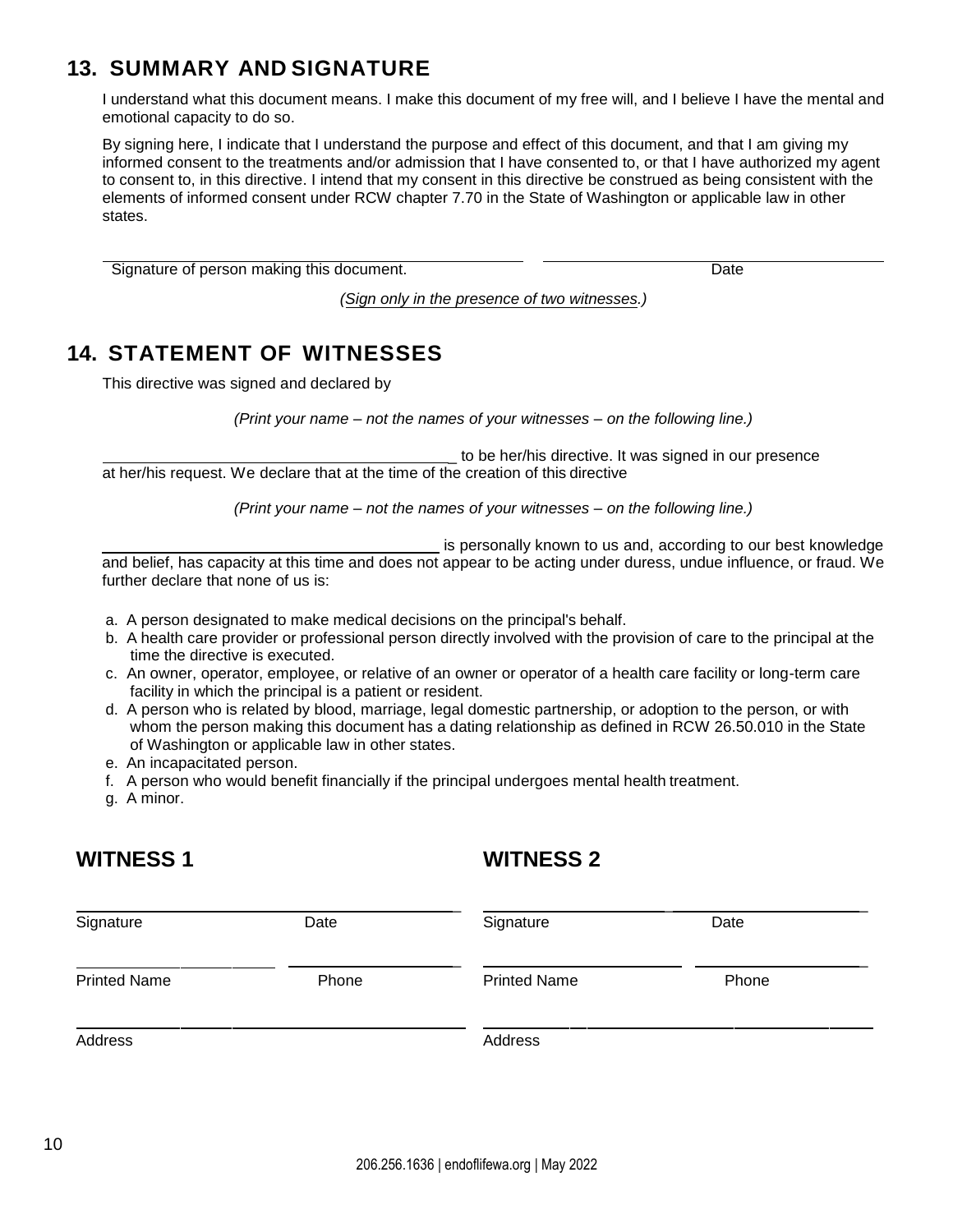# **15. RECORD OF DIRECTIVE**

I have given a copy of this directive to the following persons: